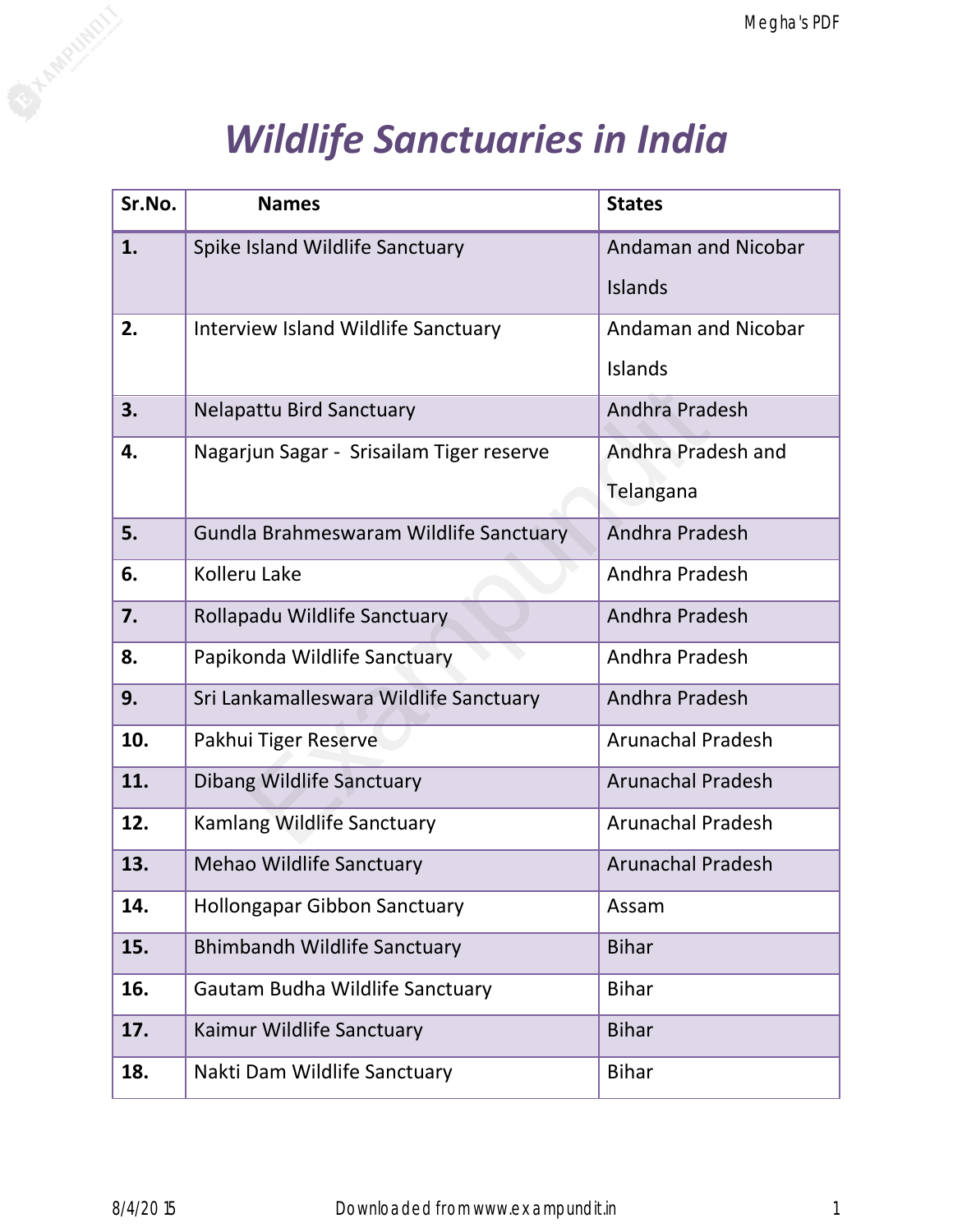|     |                                        | Megha's PDF             |
|-----|----------------------------------------|-------------------------|
|     |                                        |                         |
| 19. | Valmikinagar Wildlife Sanctuary        | <b>Bihar</b>            |
| 20. | Achanakmar Wildlife Sanctuary          | Chhattisgarh            |
| 21. | Barnawapara Wildlife Sanctuary         | Chhattisgarh            |
| 22. | Udanti Wildlife Sanctuary              | Chhattisgarh            |
| 23. | <b>Semarsot Wildlife Sanctuary</b>     | Chhattisgarh            |
| 24. | Sitanadi Wildlife Sanctuary            | Chhattisgarh            |
| 25. | <b>Tamor Pingla Wildlife Sanctuary</b> | Chhattisgarh            |
| 26. | <b>Pamed Wildlife Sanctuary</b>        | Chhattisgarh            |
| 27. | <b>Gomarda Reserve Forest</b>          | Chhattisgarh            |
| 28. | <b>Bhagwan Mahavir</b>                 | Goa                     |
| 29. | Shoolpaneshwar Wildlife Sanctuary      | Gujarat                 |
| 30. | Balaram-Ambaji Wildlife Sanctuary      | Gujarat                 |
| 31. | Kutch Desert Wildlife Sanctuary        | Gujarat                 |
| 32. | Indian Wild Ass Sanctuary              | Gujarat                 |
| 33. | Narayan Sarovar Sanctuary              | Gujarat                 |
| 34. | <b>Barda Wildlife Sanctuary</b>        | Gujarat                 |
| 35. | Rupi Bhabha Sanctuary                  | <b>Himachal Pradesh</b> |
| 36. | Sechu Tuan Nala Wildlife Sanctuary     | <b>Himachal Pradesh</b> |
| 37. | <b>Tundah Wildlife Sanctuary</b>       | <b>Himachal Pradesh</b> |
| 38. | Kugti Wildlife Sanctuary               | <b>Himachal Pradesh</b> |
| 39. | Pong Dam Wildlife Sanctuary            | <b>Himachal Pradesh</b> |
| 40. | Nargu Wildlife Sanctuary               | <b>Himachal Pradesh</b> |
| 41. | <b>Bandli Wildlife Sanctuary</b>       | <b>Himachal Pradesh</b> |
| 42. | Karakoram Wildlife Sanctuary           | Jammu and Kashmir       |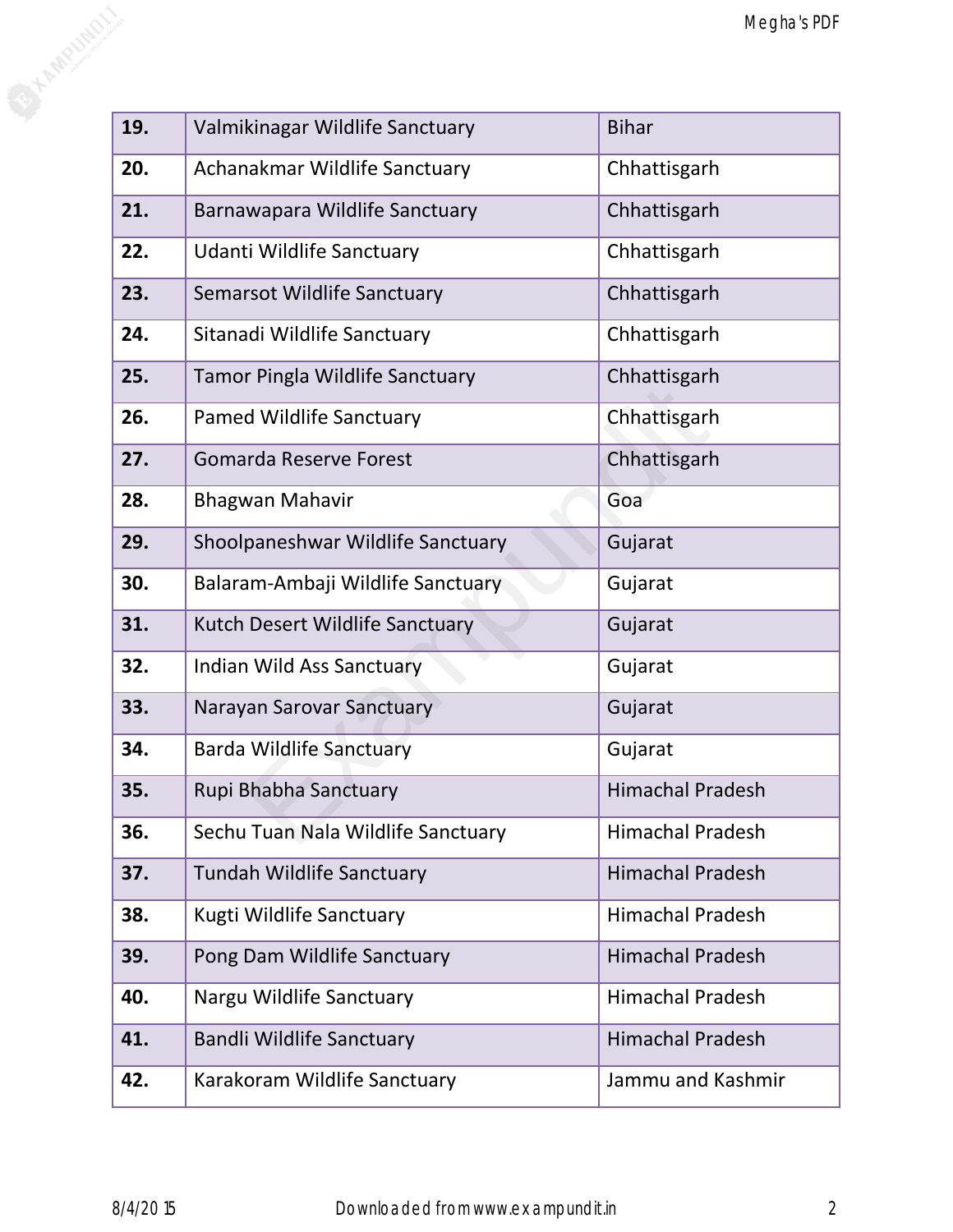|     |                                      | Megha's PDF       |
|-----|--------------------------------------|-------------------|
|     |                                      |                   |
| 43. | Lachipora Wildlife Sanctuary         | Jammu and Kashmir |
| 44. | Overa-Aru Wildlife Sanctuary         | Jammu and Kashmir |
|     |                                      |                   |
| 45. | Kanji Wildlife Sanctuary             | Jammu and Kashmir |
| 46. | Hirpora Wildlife Sanctuary           | Jammu and Kashmir |
| 47. | <b>Changtang Wildlife Sanctuary</b>  | Jammu and Kashmir |
| 48. | Dalma Wildlife Sanctuary             | Jharkhand         |
| 49. | Lawalong Wildlife Sanctuary          | Jharkhand         |
| 50. | Palamau Wildlife Sanctuary           | Jharkhand         |
| 51. | Mookambika Wildlife Sanctuary        | Karnataka         |
| 52. | <b>Bhadra Wildlife Sanctuary</b>     | Karnataka         |
| 53. | Biligiriranga Swamy Temple Wildlife  | Karnataka         |
|     | Sanctuary                            |                   |
| 54. | Cauvery Wildlife Sanctuary           | Karnataka         |
| 55. | Dandeli Wildlife Sanctuary           | Karnataka         |
| 56. | Sharavathi Valley Wildlife Sanctuary | Karnataka         |
| 57. | Shettihalli Wildlife Sanctuary       | Karnataka         |
| 58. | Parambikulam Wildlife Sanctuary      | Kerala            |
| 59. | <b>Bori Wildlife Sanctuary</b>       | Madhya Pradesh    |
| 60. | Bagdara Wildlife Sanctuary           | Madhya Pradesh    |
| 61. | <b>Ghatigaon Wildlife Sanctuary</b>  | Madhya Pradesh    |
| 62. | <b>Gandhi Sagar Sanctuary</b>        | Madhya Pradesh    |
| 63. | National Chambal Wildlife Sanctuary  | Madhya Pradesh    |
| 64. | Nauradehi Wildlife Sanctuary         | Madhya Pradesh    |
| 65. | Pachmarhi Wildlife Sanctuary         | Madhya Pradesh    |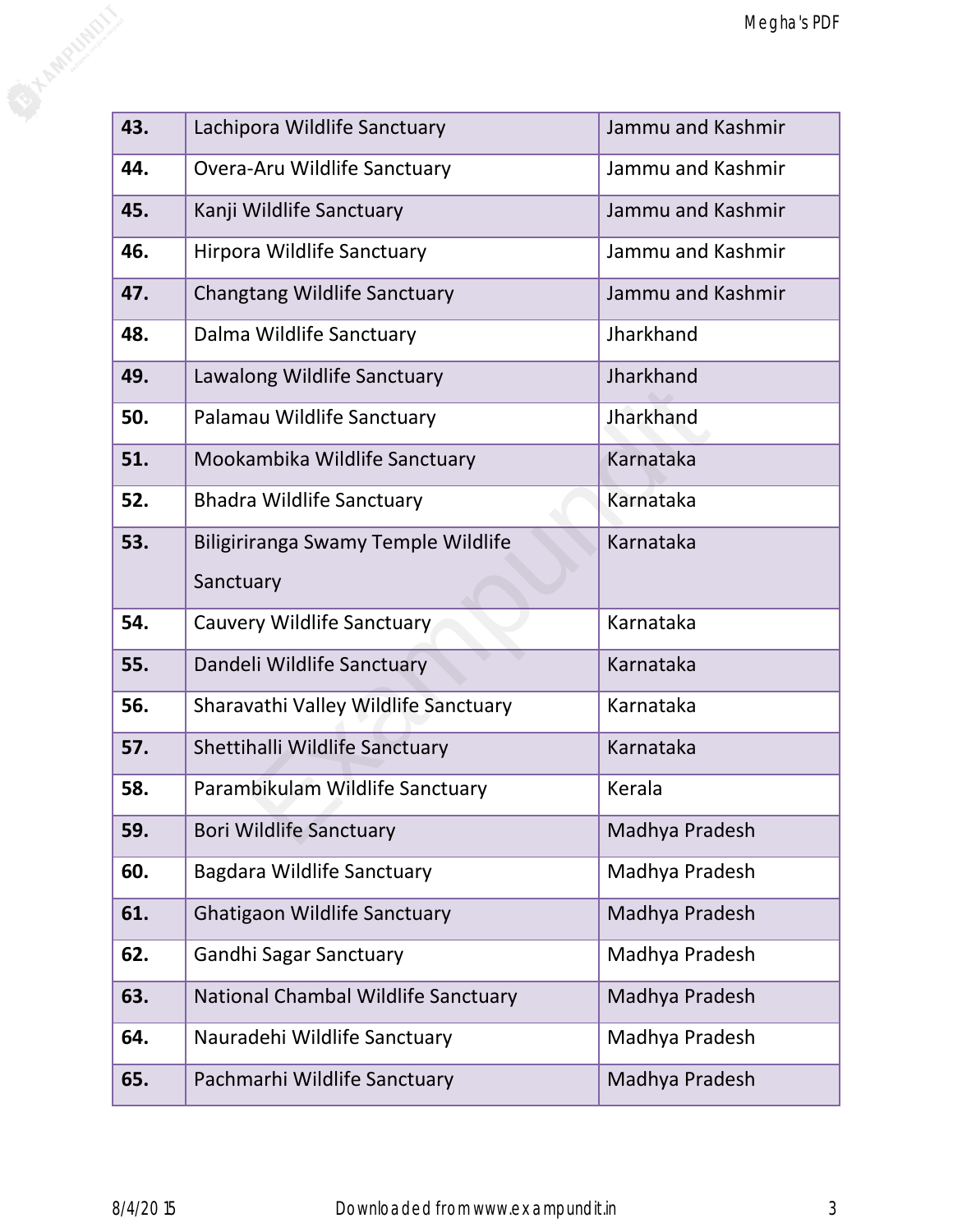|     |                                       | Megha's PDF    |
|-----|---------------------------------------|----------------|
|     |                                       |                |
| 66. | Panpatha Wildlife Sanctuary           | Madhya Pradesh |
| 67. | Kuno Wildlife Sanctuary               | Madhya Pradesh |
| 68. | Ratapani Tiger Reserve                | Madhya Pradesh |
| 69. | Snajay Dubri Wildlife Sanctuary       | Madhya Pradesh |
| 70. | Singhori Wildlife Sanctuary           | Madhya Pradesh |
| 71. | SardarPur Wildlife Sanctuary          | Madhya Pradesh |
| 72. | <b>Great Indian Bustard Sanctuary</b> | Maharashtra    |
| 73. | <b>Melghat Wildlife Sanctuary</b>     | Maharashtra    |
| 74. | Tadobha Andhari Tiger Reserve         | Maharashtra    |
| 75. | Koyna Wildlife Sanctuary              | Maharashtra    |
| 76. | Radhanagari Wildlife Sanctuary        | Maharashtra    |
| 77. | Kalsubi Harishchandra                 | Maharashtra    |
| 78. | Jaikwadi Wildlife Sanctuary           | Maharashtra    |
| 79. | Painganga Wildlife Sanctuary          | Maharashtra    |
| 80. | Chandoli Wildlife Sanctuary           | Maharashtra    |
| 81. | Dampa Tiger Reserve                   | Mizoram        |
| 82. | <b>Badrama Wildlife Sanctuary</b>     | Odisha         |
| 83. | <b>Chilika Bird Sanctuary</b>         | Odisha         |
| 84. | Nalbana Bird Sanctuary                | Odisha         |
| 85. | Debrigarh Wildlife Sanctuary          | Odisha         |
| 86. | Kotgarh Wildlife Sanctuary            | Odisha         |
| 87. | Kuldiha Wildlife Sanctuary            | Odisha         |
| 88. | Satkosia Gorge Wildlife Sanctuary     | Odisha         |
| 89. | Sunabeda Wildlife Sanctuary           | Odisha         |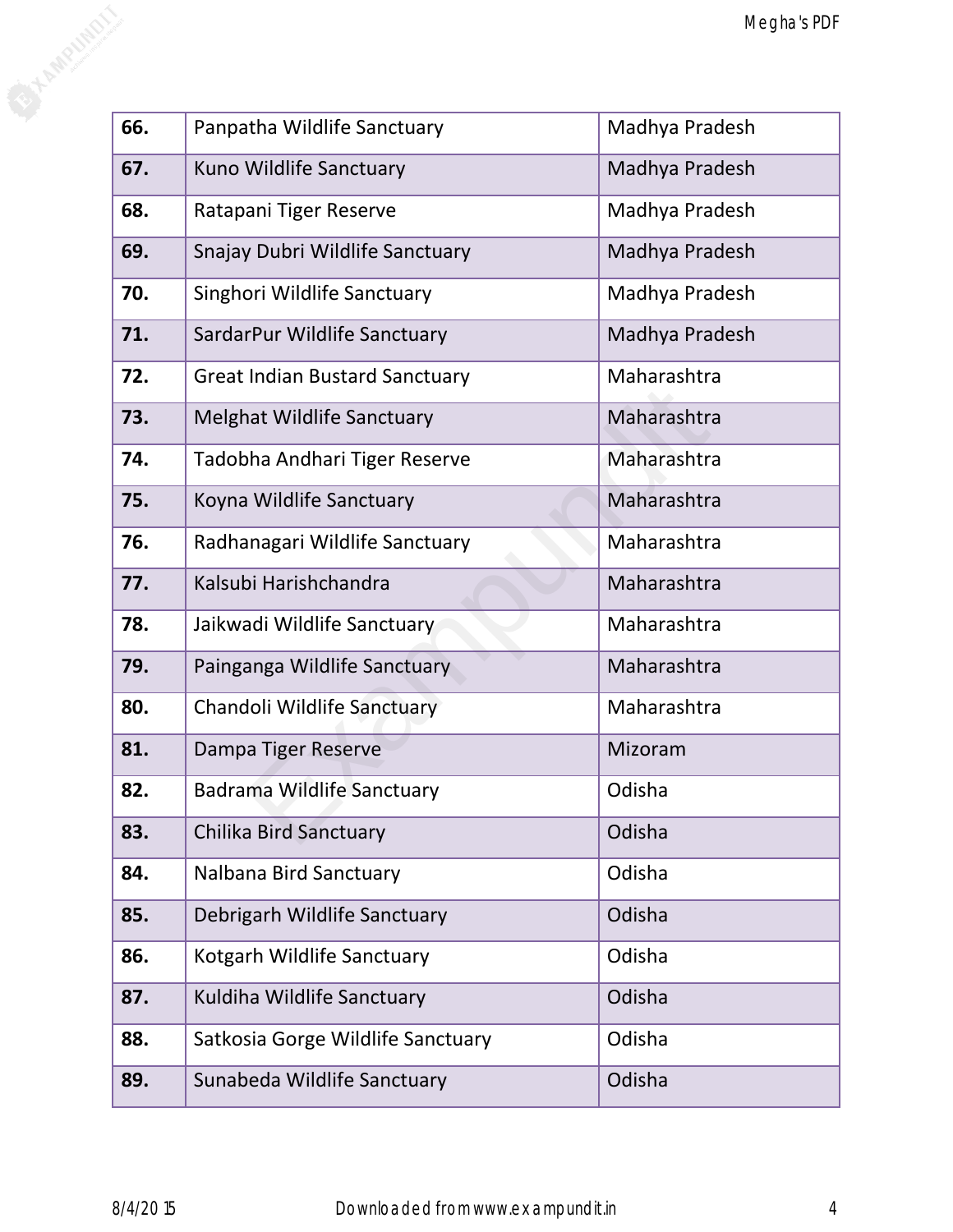|      |                                          | Megha's PDF          |
|------|------------------------------------------|----------------------|
|      |                                          |                      |
|      |                                          |                      |
| 90.  | Mount Abu Wildlife Sanctuary             | Rajasthan            |
| 91.  | <b>Bhensrodgarh Wildlife Sanctuary</b>   | Rajasthan            |
| 92.  | <b>Chambal Wildlife Sanctuary</b>        | Rajasthan            |
| 93.  | Keladevi Wildlife Sanctuary              | Rajasthan            |
| 94.  | Kumbhalgarh Wildlife Sanctuary           | Rajasthan            |
| 95.  | Phulwari Wildlife Sanctuary              | Rajasthan            |
| 96.  | Sariska Tiger Reserve                    | Rajasthan            |
| 97.  | Jamwa Ramgarh Wildlife Sanctuary         | Rajasthan            |
| 98.  | Ramgarh Vishdhari Wildlife Sanctuary     | Rajasthan            |
| 99.  | Sita Mata Wildlife Sanctuary             | Rajasthan            |
| 100. | Kalakkad Mundanthurai Tiger Reserve      | Tamil nadu           |
| 101. | Sathyamanglam Wildlife Sanctuary         | Tamil nadu           |
| 102. | ShenbagathoppuGrizzled Squirrel Wildlife | Tamil nadu           |
|      | Sanctuary                                |                      |
| 103. | Eturanagaram Wildlife Sanctuary          | Telangana            |
| 104. | Kawal Wildlife Sanctuary                 | Telangana            |
| 105. | Kinnerasani Wildlife Sanctuary           | Telangana            |
| 106. | Pakhal Wildlife Sanctuary                | Telangana            |
| 107. | <b>Gumti Wildlife Sanctuary</b>          | <b>Tripura</b>       |
| 108. | Kaimoor Wildlife Sanctuary               | <b>Uttar Pradesh</b> |
| 109. | <b>Ranipur Wildlife Sanctuary</b>        | <b>Uttar Pradesh</b> |
| 110. | Sohagi Barwa Wildlife Sanctuary          | <b>Uttar Pradesh</b> |
| 111. | Krinshanpur Wildlife Sanctuary           | <b>Uttar Pradesh</b> |
| 112. | Hastinapur Wildlife Sanctuary            | <b>Uttar Pradesh</b> |
|      |                                          |                      |